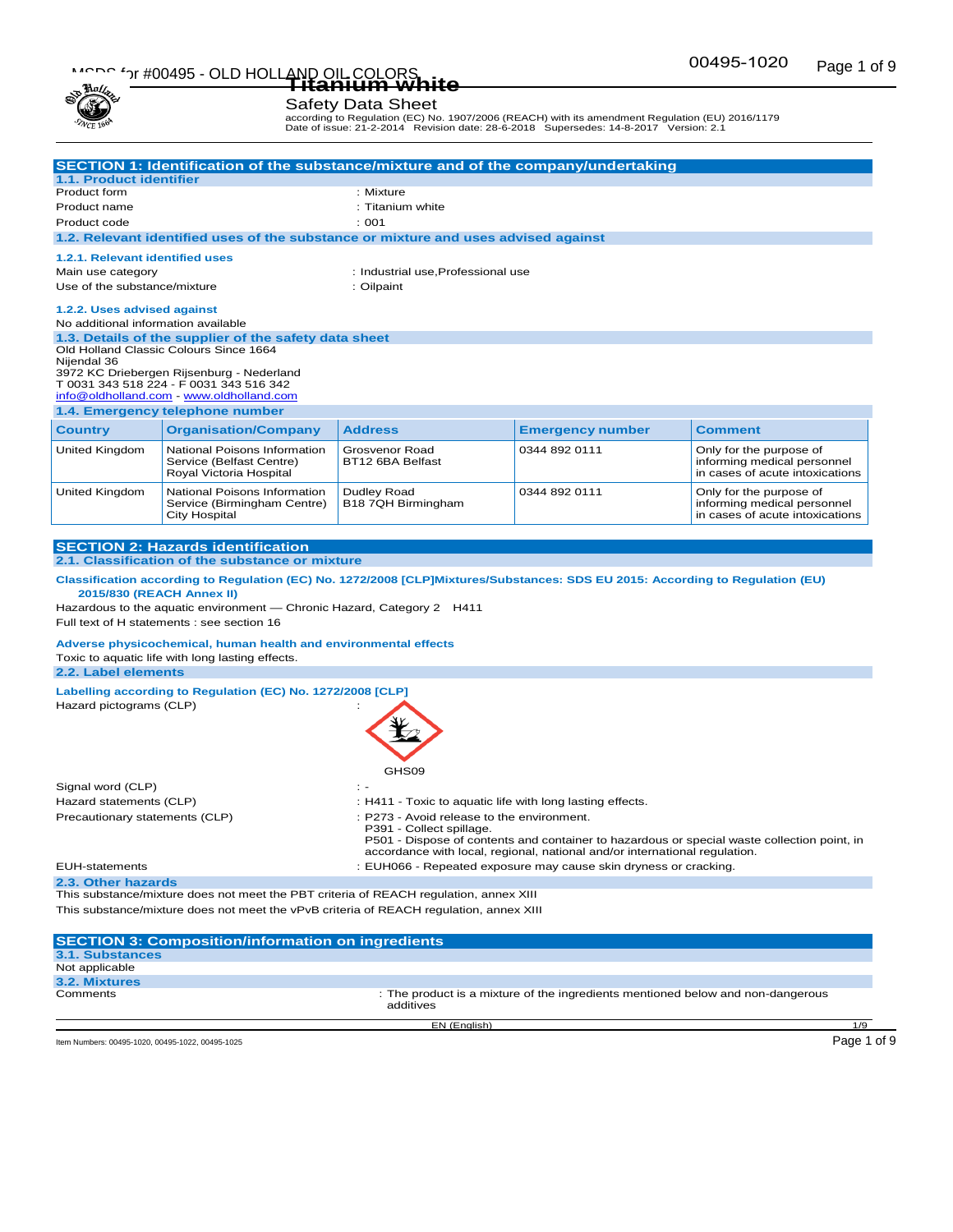Safety Data Sheet<br>according to Regulation (EC) No. 1907/2006 (REACH) with its amendment Regulation (EU) 2016/1179

| <b>Name</b>                                                                                                                            | <b>Product identifier</b>                                                                               | $\frac{9}{6}$ | <b>Classification according to</b><br><b>Regulation (EC) No.</b><br>1272/2008 [CLP] |
|----------------------------------------------------------------------------------------------------------------------------------------|---------------------------------------------------------------------------------------------------------|---------------|-------------------------------------------------------------------------------------|
| Titanium dioxide<br>substance with a Community workplace exposure limit<br>substance with national workplace exposure limit(s)<br>(GB) | (CAS-No.) 13463-67-7<br>(EC-No.) 236-675-5<br>(REACH-no) 01-2119489379-17                               | $50 - 70$     | Not classified                                                                      |
| zinc oxide                                                                                                                             | (CAS-No.) 1314-13-2<br>(EC-No.) 215-222-5<br>(EC Index-No.) 030-013-00-7<br>(REACH-no) 01-2119463881-32 | $10 - 20$     | Aquatic Acute 1, H400<br>Aquatic Chronic 1, H410                                    |
| Hydrocarbons, C10-C13, n-alkanes, isoalkanes,<br>cyclics, $<$ 2% aromatics<br>substance with a Community workplace exposure limit      | (EC-No.) 918-481-9<br>(REACH-no) 01-2119457273-39                                                       | $0,01 - 0,1$  | Asp. Tox. 1, H304                                                                   |

Full text of H-statements: see section 16

| <b>SECTION 4: First aid measures</b>                                                                      |                                                                                                                                                                           |
|-----------------------------------------------------------------------------------------------------------|---------------------------------------------------------------------------------------------------------------------------------------------------------------------------|
| 4.1. Description of first aid measures                                                                    |                                                                                                                                                                           |
| First-aid measures general                                                                                | : Never give anything by mouth to an unconscious person. If medical advice is needed, have<br>product container or label at hand. Call a doctor if you feel unwell.       |
| First-aid measures after inhalation                                                                       | : Remove person to fresh air and keep comfortable for breathing. Call a POISON<br>CENTER/doctor if you feel unwell.                                                       |
| First-aid measures after skin contact                                                                     | : Remove contaminated clothes. Wash with water and soap. If skin irritation or rash occurs:<br>Get medical advice/attention.                                              |
| First-aid measures after eye contact                                                                      | : Rinse eyes with water as a precaution. Remove contact lenses, if present and easy to do.<br>Continue rinsing. If eye irritation persists: Get medical advice/attention. |
| First-aid measures after ingestion                                                                        | : Rinse mouth. Do not induce vomiting without medical advice. Call a poison center or a<br>doctor if you feel unwell.                                                     |
| 4.2. Most important symptoms and effects, both acute and delayed                                          |                                                                                                                                                                           |
| Symptoms/effects after skin contact                                                                       | : Repeated exposure may cause skin dryness or cracking.                                                                                                                   |
| 4.3. Indication of any immediate medical attention and special treatment needed<br>Treat symptomatically. |                                                                                                                                                                           |
| <b>SECTION 5: Firefighting measures</b>                                                                   |                                                                                                                                                                           |
| 5.1. Extinguishing media<br>Suitable extinguishing media                                                  | : Water spray. Dry powder. Foam. Carbon dioxide. Sand.                                                                                                                    |
|                                                                                                           |                                                                                                                                                                           |
| Unsuitable extinguishing media                                                                            | : Do not use a heavy water stream.                                                                                                                                        |
| 5.2. Special hazards arising from the substance or mixture<br>Fire hazard                                 | : Presents no particular fire or explosion hazard.                                                                                                                        |
|                                                                                                           |                                                                                                                                                                           |
| Hazardous decomposition products in case of fire                                                          | : Toxic fumes may be released.                                                                                                                                            |
| 5.3. Advice for firefighters                                                                              |                                                                                                                                                                           |
| Protection during firefighting                                                                            | : Do not attempt to take action without suitable protective equipment. Self-contained<br>breathing apparatus. Complete protective clothing.                               |
| Other information                                                                                         | : Prevent fire fighting water from entering the environment.                                                                                                              |
| <b>SECTION 6: Accidental release measures</b>                                                             |                                                                                                                                                                           |
| 6.1. Personal precautions, protective equipment and emergency procedures                                  |                                                                                                                                                                           |
| 6.1.1. For non-emergency personnel                                                                        |                                                                                                                                                                           |
| <b>Emergency procedures</b>                                                                               | : Ventilate spillage area.                                                                                                                                                |
|                                                                                                           |                                                                                                                                                                           |
| 6.1.2. For emergency responders<br>Protective equipment                                                   | : Do not attempt to take action without suitable protective equipment. For further information                                                                            |
|                                                                                                           | refer to section 8: "Exposure controls/personal protection".                                                                                                              |
| <b>6.2. Environmental precautions</b><br>Avoid release to the environment.                                |                                                                                                                                                                           |
| 6.3. Methods and material for containment and cleaning up                                                 |                                                                                                                                                                           |
| For containment                                                                                           | : Collect spillage.                                                                                                                                                       |
| Methods for cleaning up                                                                                   | : Take up liquid spill into absorbent material.                                                                                                                           |
| Other information                                                                                         | : Dispose of materials or solid residues at an authorized site.                                                                                                           |
| 6.4. Reference to other sections                                                                          |                                                                                                                                                                           |
| "Disposal considerations".                                                                                | For further information refer to section 8:" Exposure-controls/personal protection". For disposal of contaminated materials refer to section 13:                          |
| 21-2-2014 (Version: 1.0)<br>28-6-2018 (Version: 2.1)                                                      | EN (English)<br>2/9                                                                                                                                                       |
|                                                                                                           | Page 2 of 9                                                                                                                                                               |
| Item Numbers: 00495-1020, 00495-1022, 00495-1025                                                          |                                                                                                                                                                           |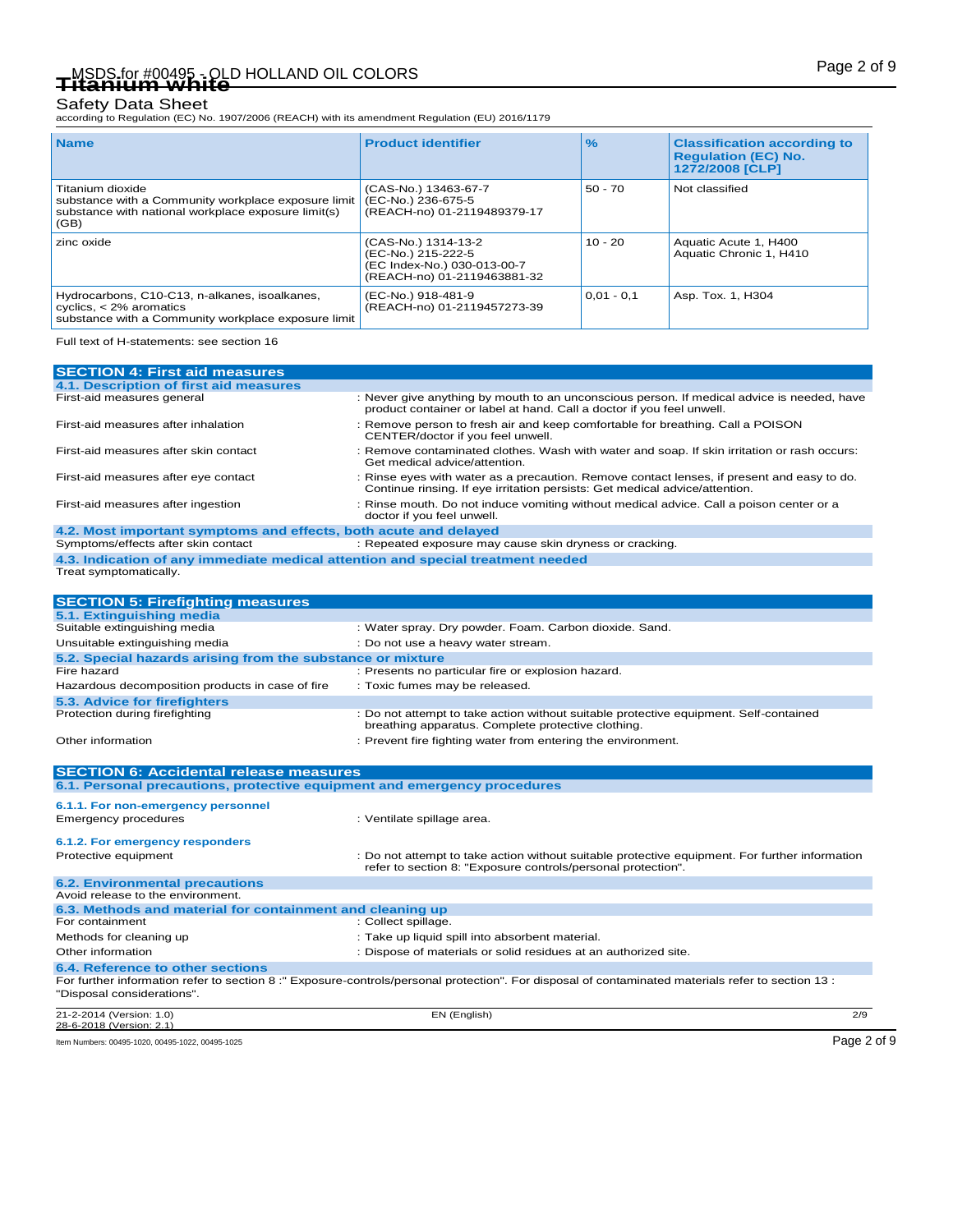# Page 3 of 9 MSDS for #00495 - OLD HOLLAND OIL COLORS **Titanium white**

## Safety Data Sheet

according to Regulation (EC) No. 1907/2006 (REACH) with its amendment Regulation (EU) 2016/1179

| <b>SECTION 7: Handling and storage</b>                            |                                                                                                        |  |  |  |
|-------------------------------------------------------------------|--------------------------------------------------------------------------------------------------------|--|--|--|
| 7.1. Precautions for safe handling                                |                                                                                                        |  |  |  |
| Precautions for safe handling                                     | : Ensure good ventilation of the work station. Wear personal protective equipment.                     |  |  |  |
| Hygiene measures                                                  | : Do not eat, drink or smoke when using this product. Always wash hands after handling the<br>product. |  |  |  |
| 7.2. Conditions for safe storage, including any incompatibilities |                                                                                                        |  |  |  |
| Storage conditions                                                | : Store in a well-ventilated place. Keep cool.                                                         |  |  |  |
| Incompatible products                                             | : Strong bases. Strong acids. Strong oxidation agent.                                                  |  |  |  |
| Heat and ignition sources                                         | : Keep away from heat and direct sunlight.                                                             |  |  |  |
|                                                                   |                                                                                                        |  |  |  |

**7.3. Specific end use(s)** No additional information available

#### **SECTION 8: Exposure controls/personal protection 8.1. Control parameters**

| Titanium dioxide (13463-67-7) |                              |                                                                          |  |  |
|-------------------------------|------------------------------|--------------------------------------------------------------------------|--|--|
| l EU.                         | Local name                   | Titanium dioxide                                                         |  |  |
| l EU.                         | <b>Notes</b>                 | (Ongoing)                                                                |  |  |
| l EU.                         | Regulatory reference         | <b>SCOEL Recommendations</b>                                             |  |  |
| United Kingdom                | Local name                   | Titanium dioxide                                                         |  |  |
| <b>United Kingdom</b>         | WEL TWA (mg/m <sup>3</sup> ) | $4$ mg/m <sup>3</sup> respirable<br>10 mg/m <sup>3</sup> total inhalable |  |  |
| <b>United Kingdom</b>         | Regulatory reference         | EH40. HSE                                                                |  |  |

| <b>zinc oxide (1314-13-2)</b> |                      |                       |  |  |
|-------------------------------|----------------------|-----------------------|--|--|
| EU                            | Local name           | Zinc oxide            |  |  |
| EL                            | <b>Notes</b>         | $\sqrt{(Ongoing)}$    |  |  |
| EU                            | Regulatory reference | SCOEL Recommendations |  |  |

| Hydrocarbons, C10-C13, n-alkanes, isoalkanes, cyclics, < 2% aromatics |                                 |                               |  |  |
|-----------------------------------------------------------------------|---------------------------------|-------------------------------|--|--|
| ΕU                                                                    | Local name                      | White spirit Type 3           |  |  |
| EU                                                                    | IOELV TWA (mg/m <sup>3</sup> )  | $116$ mg/m <sup>3</sup>       |  |  |
| EU                                                                    | IOELV TWA (ppm)                 | 20 ppm                        |  |  |
| EU                                                                    | IOELV STEL (mg/m <sup>3</sup> ) | 290 mg/m $3$                  |  |  |
| ΕU                                                                    | IOELV STEL (ppm)                | 50 ppm                        |  |  |
| ΕU                                                                    | <b>Notes</b>                    | skin. (Year of adoption 2007) |  |  |
| EU                                                                    | Regulatory reference            | <b>SCOEL Recommendations</b>  |  |  |

## **8.2. Exposure controls**

**Appropriate engineering controls:**

Ensure good ventilation of the work station.

**Personal protective equipment:**

Gloves.

| Hand protection:                                                                          |                                                                                                                                            |                        |       |  |        |  |  |
|-------------------------------------------------------------------------------------------|--------------------------------------------------------------------------------------------------------------------------------------------|------------------------|-------|--|--------|--|--|
|                                                                                           | Wear suitable gloves resistant to chemical penetration. Chemical resistant gloves (according to European standard NF EN 374 or equivalent) |                        |       |  |        |  |  |
| <b>Material</b><br>Thickness (mm)<br>Standard<br>Permeation<br><b>Penetration</b><br>Type |                                                                                                                                            |                        |       |  |        |  |  |
| Reusable gloves,<br>Disposable gloves                                                     | Polyvinylchloride<br>(PVC), Nitrile rubber<br>(NBR)                                                                                        | $6$ ( $>$ 480 minutes) | ≥0.11 |  | EN 374 |  |  |
| Eye protection:                                                                           |                                                                                                                                            |                        |       |  |        |  |  |
| Safety glasses. EN 166                                                                    |                                                                                                                                            |                        |       |  |        |  |  |

21-2-2014 (Version: 1.0) EN (English) 3/9 28-6-2018 (Version: 2.1)

Item Numbers: 00495-1020, 00495-1022, 00495-1025 Page 3 of 9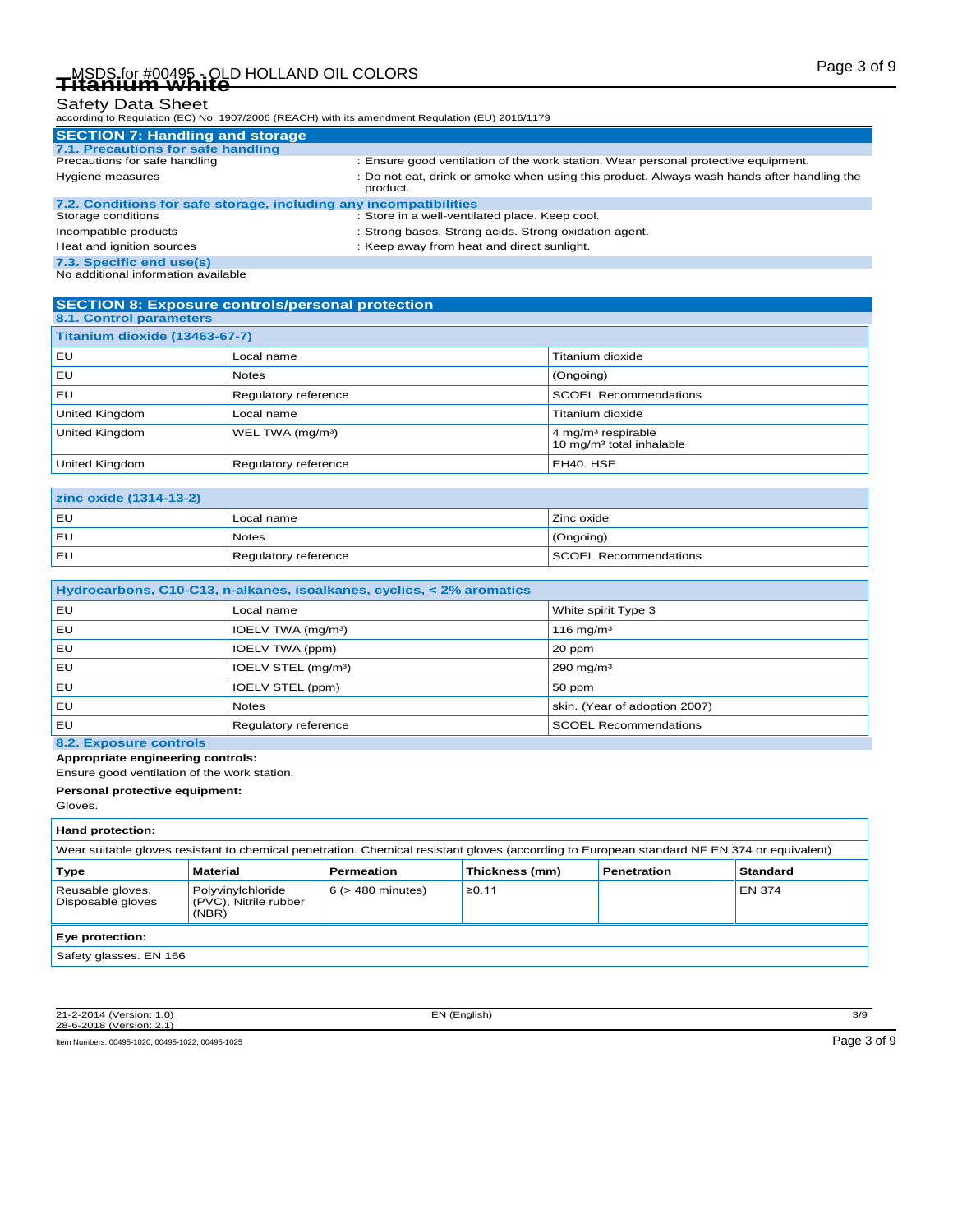# Page 4 of 9 MSDS for #00495 - OLD HOLLAND OIL COLORS **Titanium white**

### Safety Data Sheet

according to Regulation (EC) No. 1907/2006 (REACH) with its amendment Regulation (EU) 2016/1179

#### **Skin and body protection:**

Wear suitable protective clothing. CEN : EN 340; EN 368; EN 369; EN 467

#### **Respiratory protection:**

No special respiratory protection equipment is recommended under normal conditions of use with adequate ventilation. In case of insufficient ventilation, wear suitable respiratory equipment. EN 143

#### **Personal protective equipment symbol(s):**



#### **Environmental exposure controls:**

Avoid release to the environment.

#### **Other information:**

Do not eat, drink or smoke when using this product.

| <b>SECTION 9: Physical and chemical properties</b>         |                     |  |  |  |  |
|------------------------------------------------------------|---------------------|--|--|--|--|
| 9.1. Information on basic physical and chemical properties |                     |  |  |  |  |
| Physical state                                             | : Liquid            |  |  |  |  |
| Colour                                                     | : White.            |  |  |  |  |
| Odour                                                      | : characteristic.   |  |  |  |  |
| Odour threshold                                            | : No data available |  |  |  |  |
| pH                                                         | : No data available |  |  |  |  |
| Relative evaporation rate (butylacetate=1)                 | : No data available |  |  |  |  |
| Melting point                                              | : No data available |  |  |  |  |
| Freezing point                                             | : No data available |  |  |  |  |
| Boiling point                                              | : No data available |  |  |  |  |
| Flash point                                                | : No data available |  |  |  |  |
| Auto-ignition temperature                                  | : No data available |  |  |  |  |
| Decomposition temperature                                  | : No data available |  |  |  |  |
| Flammability (solid, gas)                                  | : No data available |  |  |  |  |
| Vapour pressure                                            | : No data available |  |  |  |  |
| Relative vapour density at 20 °C                           | : No data available |  |  |  |  |
| Relative density                                           | : No data available |  |  |  |  |
| Solubility                                                 | : No data available |  |  |  |  |
| Log Pow                                                    | : No data available |  |  |  |  |
| Viscosity, kinematic                                       | : No data available |  |  |  |  |
| Viscosity, dynamic                                         | : No data available |  |  |  |  |
| Explosive properties                                       | : No data available |  |  |  |  |
| Oxidising properties                                       | : No data available |  |  |  |  |
| <b>Explosive limits</b>                                    | : No data available |  |  |  |  |
| 9.2. Other information                                     |                     |  |  |  |  |
| No additional information available                        |                     |  |  |  |  |
|                                                            |                     |  |  |  |  |

| <b>SECTION 10: Stability and reactivity</b>                                        |
|------------------------------------------------------------------------------------|
| 10.1. Reactivity                                                                   |
| The product is non-reactive under normal conditions of use, storage and transport. |
| <b>10.2. Chemical stability</b>                                                    |
| Stable under normal conditions.                                                    |
| 10.3. Possibility of hazardous reactions                                           |
| No dangerous reactions known under normal conditions of use.                       |
| 10.4. Conditions to avoid                                                          |
| None under recommended storage and handling conditions (see section 7).            |
| 10.5. Incompatible materials                                                       |
| Strong bases. Strong acids. Strong oxidation agent.                                |
| 10.6. Hazardous decomposition products                                             |
| Combustion generates: Carbon oxides (CO, CO2).                                     |
|                                                                                    |

21-2-2014 (Version: 1.0) EN (English) 4/9 28-6-2018 (Version:

Item Numbers: 00495-1020, 00495-1022, 00495-1025 Page 4 of 9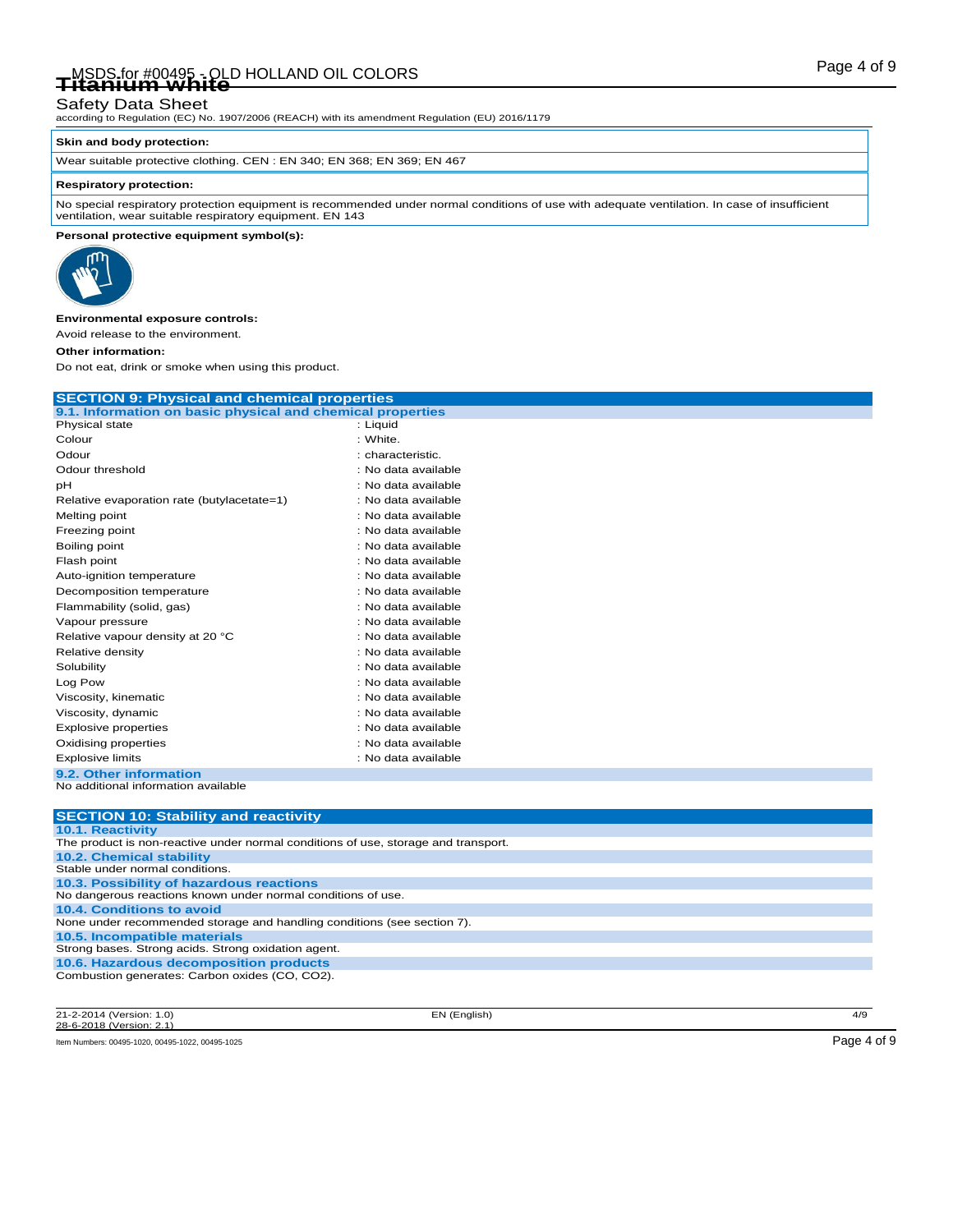### Safety Data Sheet

according to Regulation (EC) No. 1907/2006 (REACH) with its amendment Regulation (EU) 2016/1179

| <b>SECTION 11: Toxicological information</b> |                                                    |
|----------------------------------------------|----------------------------------------------------|
| 11.1. Information on toxicological effects   |                                                    |
| Acute toxicity (oral)                        | : Not classified                                   |
| Acute toxicity (dermal)                      | : Not classified                                   |
| Acute toxicity (inhalation)                  | : Not classified                                   |
| zinc oxide (1314-13-2)                       |                                                    |
| LD50 oral rat                                | $> 5000$ mg/m <sup>3</sup>                         |
| LD50 dermal rat                              | > 2000 mg/kg                                       |
| LC50 inhalation rat (Dust/Mist - mg/l/4h)    | $> 5.7$ mg/l/4h                                    |
| Skin corrosion/irritation                    | : Not classified                                   |
| Serious eye damage/irritation                | : Not classified                                   |
| Respiratory or skin sensitisation            | : Not classified                                   |
| Germ cell mutagenicity                       | : Not classified                                   |
| Carcinogenicity                              | : Not classified                                   |
| Reproductive toxicity                        | : Not classified                                   |
| STOT-single exposure                         | : Not classified                                   |
| STOT-repeated exposure                       | : Not classified                                   |
| Aspiration hazard                            | : Not classified                                   |
| <b>SECTION 12: Ecological information</b>    |                                                    |
| 12.1. Toxicity                               |                                                    |
| Ecology - general                            | : Toxic to aquatic life with long lasting effects. |
| Acute aquatic toxicity                       | : Not classified                                   |
| Chronic aquatic toxicity                     | : Toxic to aquatic life with long lasting effects. |
| zinc oxide (1314-13-2)                       |                                                    |
| LC50 fish 1                                  | $1,1 - 2,5$ ppm                                    |
| EC50 Daphnia 1                               | 1 $mg/l$                                           |
| EC50 72h algae (1)                           | $0,17$ mg/l                                        |
| NOEC (chronic)                               | $0,017$ mg/l                                       |

### **12.2. Persistence and degradability** No additional information available **12.3. Bioaccumulative potential** No additional information available **12.4. Mobility in soil** No additional information available **12.5. Results of PBT and vPvB assessment Titanium white**  This substance/mixture does not meet the PBT criteria of REACH regulation, annex XIII This substance/mixture does not meet the vPvB criteria of REACH regulation, annex XIII

**12.6. Other adverse effects** No additional information available

#### **SECTION 13: Disposal considerations 13.1. Waste treatment methods** : Dispose of contents/container in accordance with licensed collector's sorting instructions. Ecology - waste materials **Ecology** - waste materials **in the environment.**

| <b>SECTION 14: Transport information</b>                             |      |      |      |      |  |  |
|----------------------------------------------------------------------|------|------|------|------|--|--|
| In accordance with ADR / RID / IMDG / IATA / ADN                     |      |      |      |      |  |  |
| <b>ADR</b><br><b>IMDG</b><br><b>IATA</b><br><b>ADN</b><br><b>RID</b> |      |      |      |      |  |  |
| 14.1. UN number                                                      |      |      |      |      |  |  |
| 3082                                                                 | 3082 | 3082 | 3082 | 3082 |  |  |

| 21-2-2014 (Version: 1.0)<br>28-6-2018 (Version: 2.1) | EN (English) | 5/9         |
|------------------------------------------------------|--------------|-------------|
| Item Numbers: 00495-1020, 00495-1022, 00495-1025     |              | Page 5 of 9 |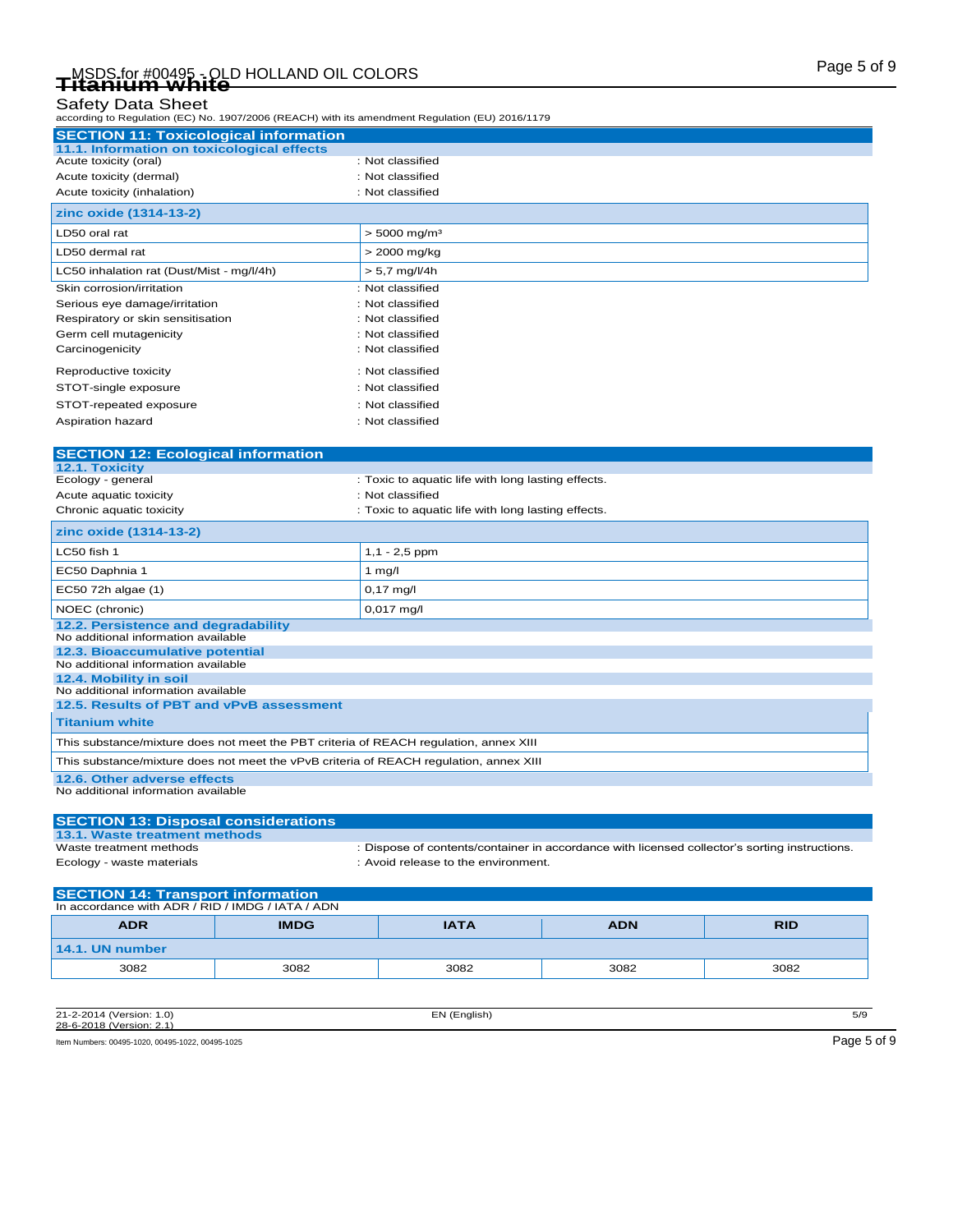# Page 6 of 9 MSDS for #00495 - OLD HOLLAND OIL COLORS **Titanium white**

Safety Data Sheet<br>according to Regulation (EC) No. 1907/2006 (REACH) with its amendment Regulation (EU) 2016/1179

| 14.2. UN proper shipping name                                                                                                  |                                                                                                                                                     |                                                                                                                                |                                                                                                                                |                                                                                                                         |
|--------------------------------------------------------------------------------------------------------------------------------|-----------------------------------------------------------------------------------------------------------------------------------------------------|--------------------------------------------------------------------------------------------------------------------------------|--------------------------------------------------------------------------------------------------------------------------------|-------------------------------------------------------------------------------------------------------------------------|
| <b>ENVIRONMENTALLY</b><br><b>HAZARDOUS</b><br>SUBSTANCE, LIQUID,<br>N.O.S. (CONTAINS; zinc<br>oxide)                           | <b>ENVIRONMENTALLY</b><br><b>HAZARDOUS</b><br>SUBSTANCE, LIQUID,<br>N.O.S. (CONTAINS; zinc.<br>oxide)                                               | <b>ENVIRONMENTALLY</b><br><b>HAZARDOUS</b><br>SUBSTANCE, LIQUID,<br>N.O.S. (CONTAINS; zinc<br>oxide)                           | <b>ENVIRONMENTALLY</b><br><b>HAZARDOUS</b><br>SUBSTANCE, LIQUID,<br>N.O.S. (CONTAINS; zinc<br>oxide)                           | <b>ENVIRONMENTALLY</b><br><b>HAZARDOUS</b><br>SUBSTANCE, LIQUID,<br>N.O.S. (CONTAINS; zinc<br>oxide)                    |
| <b>Transport document description</b>                                                                                          |                                                                                                                                                     |                                                                                                                                |                                                                                                                                |                                                                                                                         |
| <b>UN 3082</b><br><b>ENVIRONMENTALLY</b><br><b>HAZARDOUS</b><br>SUBSTANCE, LIQUID,<br>N.O.S. (CONTAINS; zinc<br>oxide), 9, III | <b>UN 3082</b><br><b>ENVIRONMENTALLY</b><br><b>HAZARDOUS</b><br>SUBSTANCE, LIQUID,<br>N.O.S. (CONTAINS; zinc<br>oxide), 9, III, MARINE<br>POLLUTANT | <b>UN 3082</b><br><b>ENVIRONMENTALLY</b><br><b>HAZARDOUS</b><br>SUBSTANCE, LIQUID,<br>N.O.S. (CONTAINS; zinc<br>oxide), 9, III | <b>UN 3082</b><br><b>ENVIRONMENTALLY</b><br><b>HAZARDOUS</b><br>SUBSTANCE, LIQUID,<br>N.O.S. (CONTAINS; zinc<br>oxide), 9, III | UN 3082<br><b>ENVIRONMENTALLY</b><br><b>HAZARDOUS</b><br>SUBSTANCE, LIQUID,<br>N.O.S. (CONTAINS; zinc<br>oxide), 9, III |
| 14.3. Transport hazard class(es)                                                                                               |                                                                                                                                                     |                                                                                                                                |                                                                                                                                |                                                                                                                         |
| 9                                                                                                                              | 9                                                                                                                                                   | 9                                                                                                                              | 9                                                                                                                              | 9                                                                                                                       |
|                                                                                                                                |                                                                                                                                                     |                                                                                                                                |                                                                                                                                |                                                                                                                         |
| 14.4. Packing group                                                                                                            |                                                                                                                                                     |                                                                                                                                |                                                                                                                                |                                                                                                                         |
| Ш                                                                                                                              | $\mathbf{III}$                                                                                                                                      | Ш                                                                                                                              | Ш                                                                                                                              | III                                                                                                                     |
| <b>14.5. Environmental hazards</b>                                                                                             |                                                                                                                                                     |                                                                                                                                |                                                                                                                                |                                                                                                                         |
| Dangerous for the<br>environment: Yes                                                                                          | Dangerous for the<br>environment: Yes<br>Marine pollutant: Yes                                                                                      | Dangerous for the<br>environment : Yes                                                                                         | Dangerous for the<br>environment: Yes                                                                                          | Dangerous for the<br>environment : Yes                                                                                  |
| No supplementary information available                                                                                         |                                                                                                                                                     |                                                                                                                                |                                                                                                                                |                                                                                                                         |
| 14.6. Special precautions for user                                                                                             |                                                                                                                                                     |                                                                                                                                |                                                                                                                                |                                                                                                                         |
| <b>Overland transport</b>                                                                                                      |                                                                                                                                                     |                                                                                                                                |                                                                                                                                |                                                                                                                         |
| Classification code (ADR)                                                                                                      |                                                                                                                                                     | : M6                                                                                                                           |                                                                                                                                |                                                                                                                         |
| Special provisions (ADR)<br>Limited quantities (ADR)                                                                           |                                                                                                                                                     | : 274, 335, 375, 601<br>: 51                                                                                                   |                                                                                                                                |                                                                                                                         |
| Excepted quantities (ADR)                                                                                                      |                                                                                                                                                     | $\div$ E1                                                                                                                      |                                                                                                                                |                                                                                                                         |
| Packing instructions (ADR)                                                                                                     |                                                                                                                                                     | : P001, IBC03, LP01, R001                                                                                                      |                                                                                                                                |                                                                                                                         |
| Special packing provisions (ADR)                                                                                               |                                                                                                                                                     | $:$ PP1                                                                                                                        |                                                                                                                                |                                                                                                                         |
| Mixed packing provisions (ADR)                                                                                                 |                                                                                                                                                     | : MP19                                                                                                                         |                                                                                                                                |                                                                                                                         |
| Portable tank and bulk container instructions<br>(ADR)                                                                         |                                                                                                                                                     | : T4                                                                                                                           |                                                                                                                                |                                                                                                                         |
| Portable tank and bulk container special provisions<br>(ADR)                                                                   |                                                                                                                                                     | : TP1, TP29                                                                                                                    |                                                                                                                                |                                                                                                                         |
| Tank code (ADR)                                                                                                                |                                                                                                                                                     | : LGBV                                                                                                                         |                                                                                                                                |                                                                                                                         |
| Vehicle for tank carriage                                                                                                      |                                                                                                                                                     | : AT                                                                                                                           |                                                                                                                                |                                                                                                                         |
| Transport category (ADR)                                                                                                       |                                                                                                                                                     | : 3                                                                                                                            |                                                                                                                                |                                                                                                                         |
| Special provisions for carriage - Packages (ADR)                                                                               |                                                                                                                                                     | : V12<br>: CV13                                                                                                                |                                                                                                                                |                                                                                                                         |
| Special provisions for carriage - Loading,<br>unloading and handling (ADR)                                                     |                                                                                                                                                     |                                                                                                                                |                                                                                                                                |                                                                                                                         |
| Hazard identification number (Kemler No.)<br>: 90                                                                              |                                                                                                                                                     |                                                                                                                                |                                                                                                                                |                                                                                                                         |
| Orange plates                                                                                                                  |                                                                                                                                                     | 90<br><b>3082</b>                                                                                                              |                                                                                                                                |                                                                                                                         |
| EAC code                                                                                                                       |                                                                                                                                                     | $: \cdot 3Z$                                                                                                                   |                                                                                                                                |                                                                                                                         |
| <b>Transport by sea</b>                                                                                                        |                                                                                                                                                     |                                                                                                                                |                                                                                                                                |                                                                                                                         |
| Special provisions (IMDG)                                                                                                      |                                                                                                                                                     | : 274, 335, 969                                                                                                                |                                                                                                                                |                                                                                                                         |
| Limited quantities (IMDG)                                                                                                      |                                                                                                                                                     | : 5L                                                                                                                           |                                                                                                                                |                                                                                                                         |
| Excepted quantities (IMDG)                                                                                                     |                                                                                                                                                     | $E = 1$                                                                                                                        |                                                                                                                                |                                                                                                                         |
| Packing instructions (IMDG)<br>21-2-2014 (Version: 1.0)                                                                        |                                                                                                                                                     | : P001, LP01<br>EN (English)                                                                                                   |                                                                                                                                | 6/9                                                                                                                     |
| 28-6-2018 (Version: 2.1)                                                                                                       |                                                                                                                                                     |                                                                                                                                |                                                                                                                                |                                                                                                                         |
| Item Numbers: 00495-1020, 00495-1022, 00495-1025                                                                               |                                                                                                                                                     |                                                                                                                                |                                                                                                                                | Page 6 of 9                                                                                                             |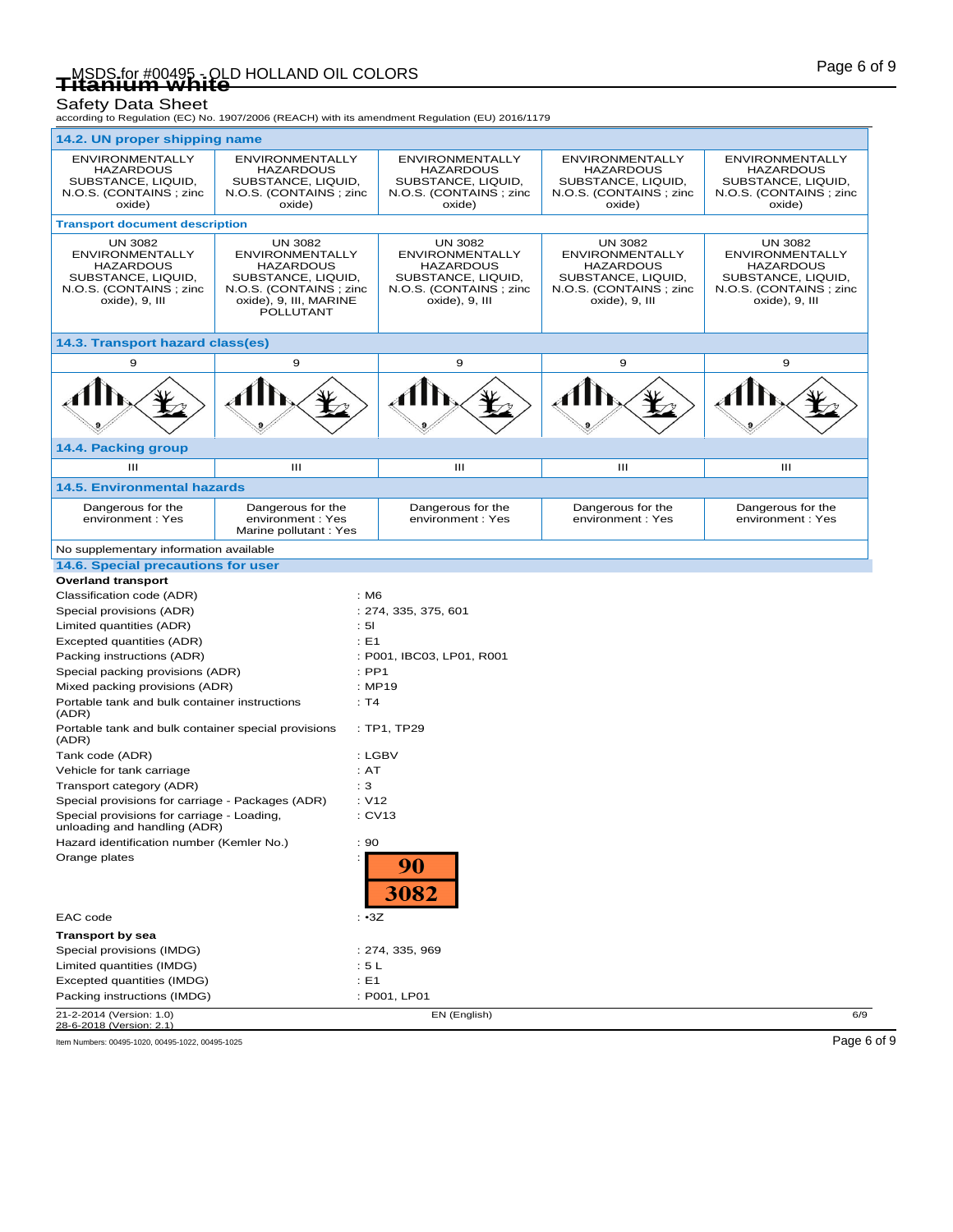## Safety Data Sheet

according to Regulation (EC) No. 1907/2006 (REACH) with its amendment Regulation (EU) 2016/1179

| Special packing provisions (IMDG)                                                          | $:$ PP1                   |
|--------------------------------------------------------------------------------------------|---------------------------|
| IBC packing instructions (IMDG)                                                            | : IBC03                   |
| Tank instructions (IMDG)                                                                   | : T4                      |
| Tank special provisions (IMDG)                                                             | : TP2, TP29               |
| EmS-No. (Fire)                                                                             | $: F-A$                   |
| EmS-No. (Spillage)                                                                         | $: S-F$                   |
| Stowage category (IMDG)                                                                    | : A                       |
| MFAG-No                                                                                    | : 171                     |
| Air transport                                                                              |                           |
| PCA Excepted quantities (IATA)                                                             | : E1                      |
| PCA Limited quantities (IATA)                                                              | : Y964                    |
| PCA limited quantity max net quantity (IATA)                                               | : 30kgG                   |
| PCA packing instructions (IATA)                                                            | :964                      |
| PCA max net quantity (IATA)                                                                | :450L                     |
| CAO packing instructions (IATA)                                                            | :964                      |
| CAO max net quantity (IATA)                                                                | :450L                     |
| Special provisions (IATA)                                                                  | : A97, A158, A197         |
| ERG code (IATA)                                                                            | : 9L                      |
| Inland waterway transport                                                                  |                           |
| Classification code (ADN)                                                                  | : M6                      |
| Special provisions (ADN)                                                                   | : 274, 335, 375, 601      |
| Limited quantities (ADN)                                                                   | : 5L                      |
| Excepted quantities (ADN)                                                                  | : E1                      |
| Carriage permitted (ADN)                                                                   | : T                       |
| Equipment required (ADN)                                                                   | $:$ PP                    |
| Number of blue cones/lights (ADN)                                                          | : 0                       |
| <b>Rail transport</b>                                                                      |                           |
| Classification code (RID)                                                                  | : M6                      |
| Special provisions (RID)                                                                   | : 274, 335, 375, 601      |
| Limited quantities (RID)                                                                   | : 5L                      |
| Excepted quantities (RID)                                                                  | : E1                      |
| Packing instructions (RID)                                                                 | : P001, IBC03, LP01, R001 |
| Special packing provisions (RID)                                                           | $:$ PP1                   |
| Mixed packing provisions (RID)                                                             | : MP19                    |
| Portable tank and bulk container instructions (RID)                                        | : T4                      |
| Portable tank and bulk container special provisions<br>(RID)                               | : TP1, TP29               |
| Tank codes for RID tanks (RID)                                                             | : LGBV                    |
| Transport category (RID)                                                                   | : 3                       |
| Special provisions for carriage - Packages (RID)                                           | : W12                     |
| Special provisions for carriage - Loading,<br>unloading and handling (RID)                 | : CW13, CW31              |
| Colis express (express parcels) (RID)                                                      | :CE8                      |
| Hazard identification number (RID)                                                         | : 90                      |
| 14.7. Transport in bulk according to Annex II of Marpol and the IBC Code<br>Not applicable |                           |

**15.1. Safety, health and environmental regulations/legislation specific for the substance or mixture**

**SECTION 15: Regulatory information**

**15.1.1. EU-Regulations**

Contains no REACH substances with Annex XVII restrictions Contains no substance on the REACH candidate list Contains no REACH Annex XIV substances Directive 2012/18/EU (SEVESO III)

21-2-2014 (Version: 1.0) EN (English) 7/9 28-6-2018 (Version: 2.1)

Item Numbers: 00495-1020, 00495-1022, 00495-1025 Page 7 of 9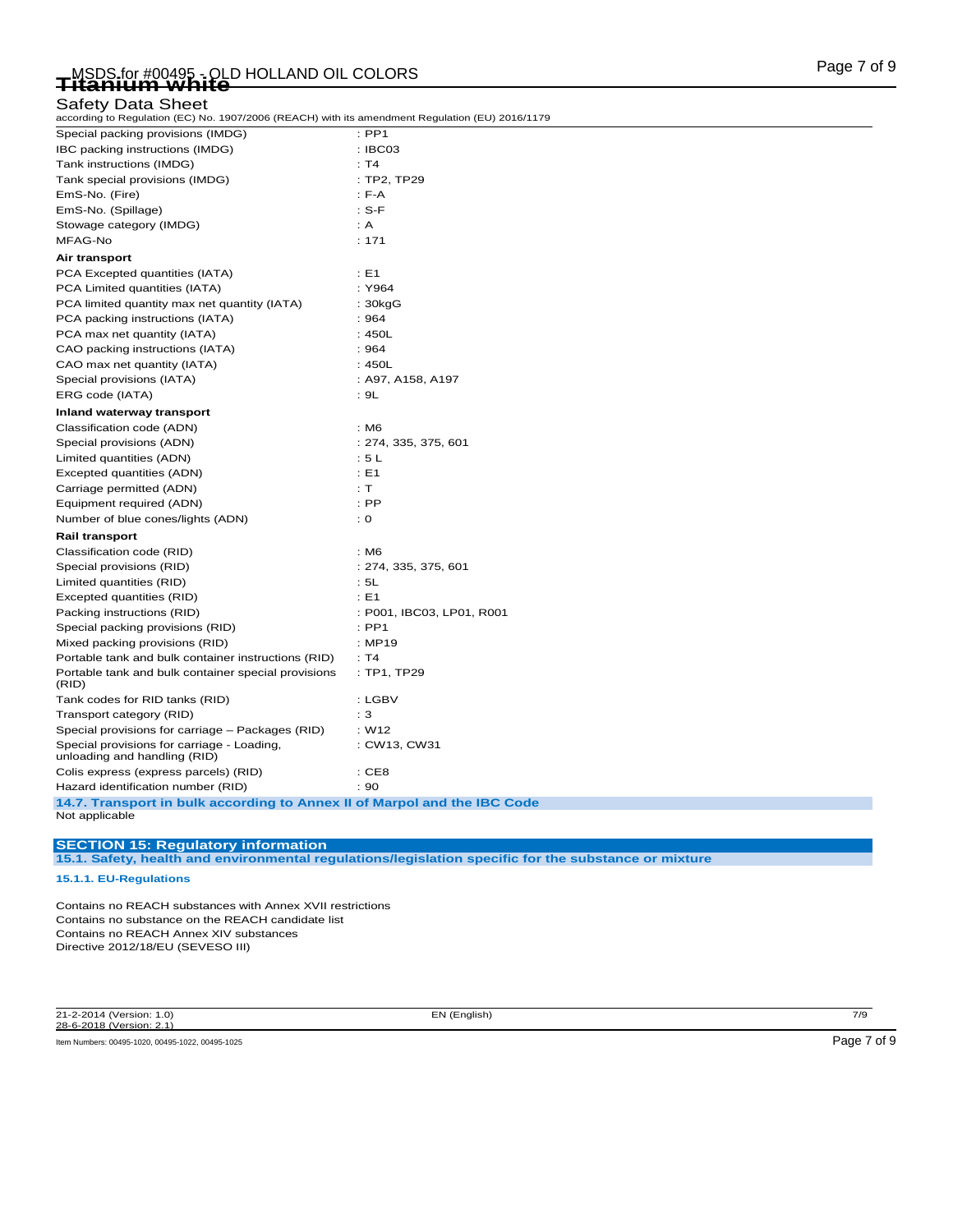# Page 8 of 9 MSDS for #00495 - OLD HOLLAND OIL COLORS **Titanium white**

### Safety Data Sheet

according to Regulation (EC) No. 1907/2006 (REACH) with its amendment Regulation (EU) 2016/1179

| Seveso III Part I (Categories of dangerous substances)<br><b>Qualifying quantity (tonnes)</b> |            |            |  |
|-----------------------------------------------------------------------------------------------|------------|------------|--|
|                                                                                               | Lower-tier | Upper-tier |  |
| E2 Hazardous to the Aquatic Environment in Category Chronic 2                                 | 500        | 200        |  |
| 15.1.2. National regulations                                                                  |            |            |  |

#### No additional information available

**15.2. Chemical safety assessment**

No chemical safety assessment has been carried out

### **SECTION 16: Other information**

#### **Indication of changes:**

Revised safety data sheet in accordance with commission regulation (EU) No 2016/1179.

| <b>Section</b> | <b>Changed item</b>                      | Change   | <b>Comments</b> |
|----------------|------------------------------------------|----------|-----------------|
|                | Supersedes                               | Modified |                 |
|                | <b>Revision date</b>                     | Modified |                 |
|                | Proper Shipping Name (IATA)              | Modified |                 |
| 4.1            | First-aid measures after eye<br>contact  | Modified |                 |
| 4.1            | First-aid measures after skin<br>contact | Modified |                 |

| Abbreviations and acronyms: |                                                                                                                                                                                        |  |
|-----------------------------|----------------------------------------------------------------------------------------------------------------------------------------------------------------------------------------|--|
| <b>ADR</b>                  | European Agreement concerning the International Carriage of Dangerous Goods by Road                                                                                                    |  |
| <b>ATE</b>                  | <b>Acute Toxicity Estimate</b>                                                                                                                                                         |  |
| CAS                         | CAS (Chemical Abstracts Service) number                                                                                                                                                |  |
| <b>CLP</b>                  | Classification Labelling Packaging Regulation; Regulation (EC) No 1272/2008                                                                                                            |  |
|                             | CMR: Carcinogeen, Mutageen, Reprotoxisch                                                                                                                                               |  |
|                             | <b>CSA: Chemical Safety Assessment</b>                                                                                                                                                 |  |
|                             | <b>CSR: Chemical Safety Report</b>                                                                                                                                                     |  |
| <b>DNEL</b>                 | Derived-No Effect Level                                                                                                                                                                |  |
|                             | EC50: Median Effective Concentration (required to induce a 50% effect)                                                                                                                 |  |
|                             | EINECS: European Inventory of Existing Commercial Chemical Substances                                                                                                                  |  |
|                             | GHS: Globally Harmonized System of Classification and Labelling of Chemicals                                                                                                           |  |
|                             | IATA: International Air Transport Association                                                                                                                                          |  |
|                             | IMDG: International Maritime Code for Dangerous Goods                                                                                                                                  |  |
|                             | LC50: Lethal concentration, 50 percent                                                                                                                                                 |  |
|                             | LD50: Lethal dose, 50 percent                                                                                                                                                          |  |
| <b>PBT</b>                  | <b>Persistent Bioaccumulative Toxic</b>                                                                                                                                                |  |
|                             | PNEC: Predicted No Effect Concentration (for environment)                                                                                                                              |  |
|                             | REACH: Registration, Evaluation and Authorisation of Chemical substances                                                                                                               |  |
|                             | RID: Règlement international concernant le transport des marchandises dangereuses par chemin de fer<br>(Regulations Concerning the International Transport of Dangerous Goods by Rail) |  |
|                             | SVHC: Substances of Very High Concern                                                                                                                                                  |  |
| vPvB                        | Very Persistent and Very Bioaccumulative                                                                                                                                               |  |
|                             |                                                                                                                                                                                        |  |

Data sources : according to Regulation (EC) No. 1907/2006 (REACH) with its amendment Regulation (EU) 2016/1179.

21-2-2014 (Version: 1.0) EN (English) 8/9 28-6-2018 (Version: 2.1)

Item Numbers: 00495-1020, 00495-1022, 00495-1025